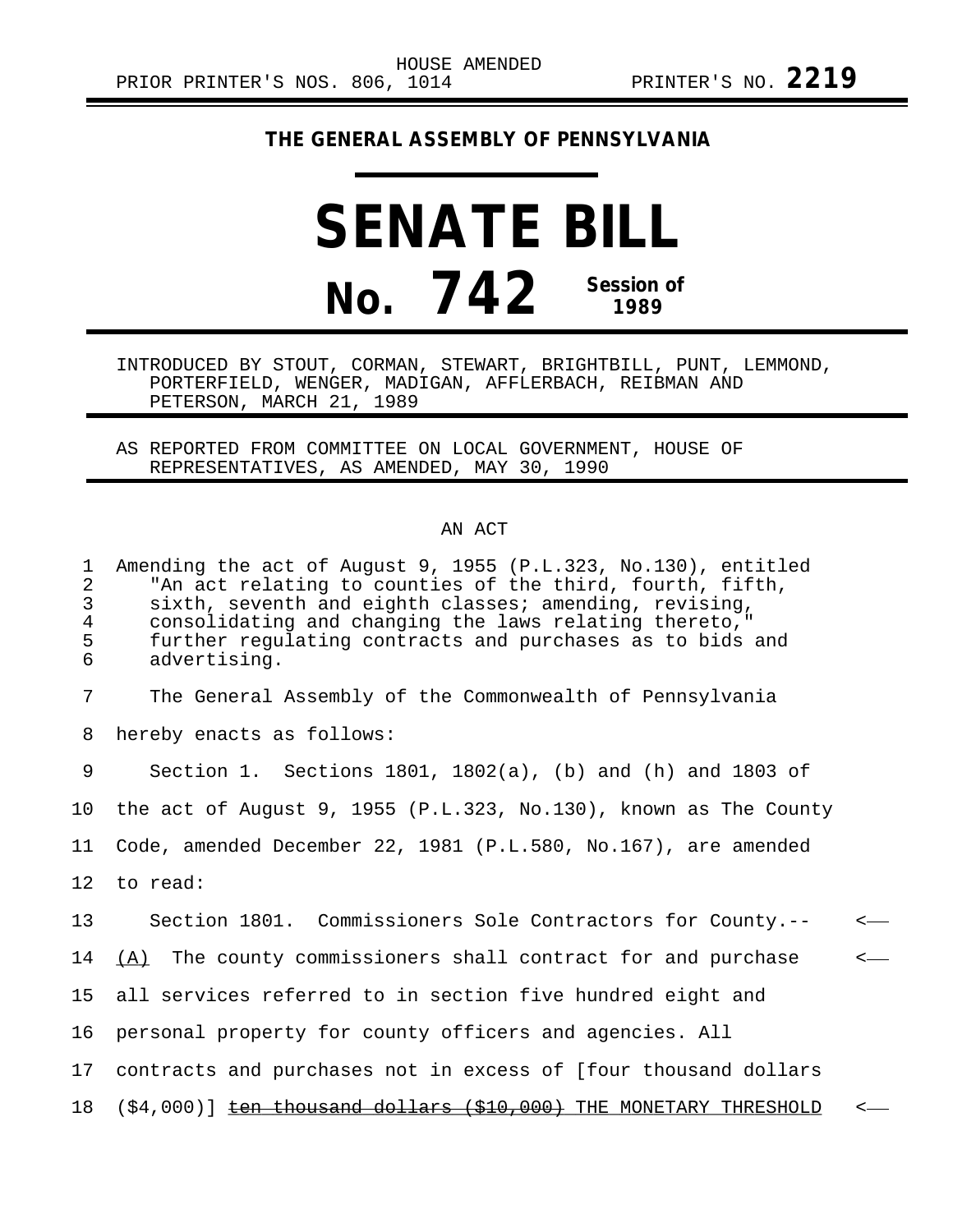1 LEVEL FOR THE COUNTY SHALL BE SUBJECT TO SECTION 1802(A.1) AND 2 shall be by note or memorandum, in writing, signed by the county 3 commissioners, or their agent. A copy of all such notes and 4 memorandums and all written contracts shall be filed in the 5 office of the controller, if any, and, if <del>not, then with the</del>  $\leftarrow$ 6 chief clerk of the commissioners. The commissioners shall, where 7 <del>possible, anticipate the needs of the</del> NOT, THEN WITH THE CHIEF  $\sim$ 8 CLERK OF THE COMMISSIONERS.

9 (B) WRITTEN OR TELEPHONIC PRICE QUOTATIONS FROM AT LEAST 10 THREE QUALIFIED AND RESPONSIBLE CONTRACTORS SHALL BE REQUESTED 11 FOR ALL CONTRACTS THAT EXCEED FOUR THOUSAND DOLLARS (\$4,000) BUT 12 ARE LESS THAN THE AMOUNT REQUIRING ADVERTISEMENT AND COMPETITIVE 13 BIDDING OR, IN LIEU OF PRICE QUOTATIONS, A MEMORANDUM SHALL BE 14 KEPT ON FILE SHOWING THAT FEWER THAN THREE QUALIFIED CONTRACTORS 15 EXIST IN THE MARKET AREA WITHIN WHICH IT IS PRACTICABLE TO 16 OBTAIN QUOTATIONS. A WRITTEN RECORD OF TELEPHONIC PRICE 17 QUOTATIONS SHALL BE MADE AND SHALL CONTAIN AT LEAST THE DATE OF 18 THE QUOTATION, THE NAME OF THE CONTRACTOR AND THE CONTRACTOR'S 19 REPRESENTATIVE, THE CONSTRUCTION, RECONSTRUCTION, REPAIR, 20 MAINTENANCE OR WORK WHICH WAS THE SUBJECT OF THE QUOTATION AND 21 THE PRICE. WRITTEN PRICE QUOTATIONS, WRITTEN RECORDS OF 22 TELEPHONIC PRICE QUOTATIONS AND MEMORANDA SHALL BE RETAINED FOR 23 A PERIOD OF THREE YEARS.

24 (C) THE COMMISSIONERS SHALL, WHERE POSSIBLE, ANTICIPATE THE 25 NEEDS OF THE various officers and agencies of the county and 26 endeavor to purchase in wholesale quantities, where practicable 27 and where savings could be achieved thereby. The commissioners 28 may make contracts and purchases for all purposes expressly or 29 impliedly authorized by law.

30 Section 1802. Contract Procedures; Terms and Bonds; 19890S0742B2219 - 2 -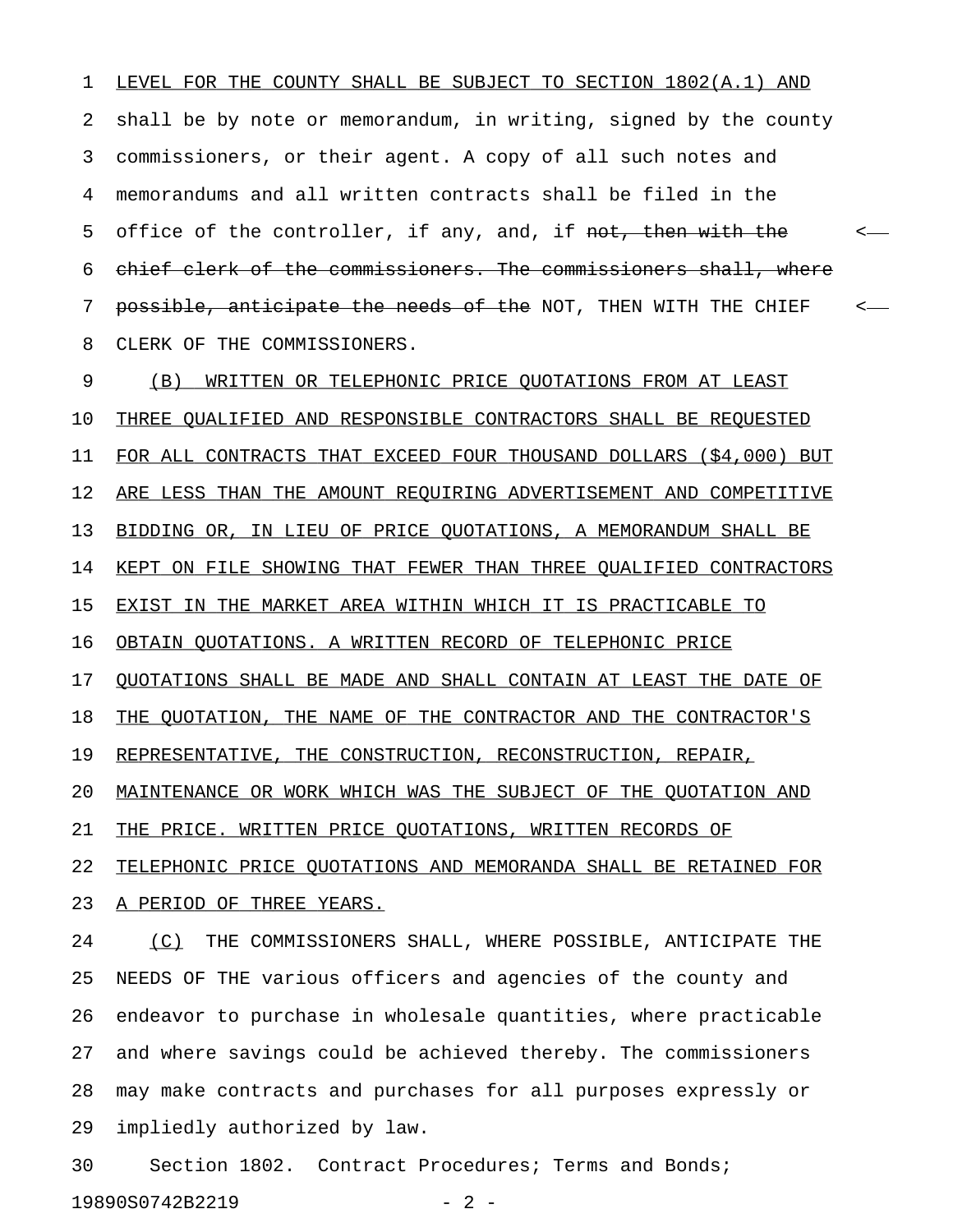1 Advertising for Bids.--(a) All contracts for services and 2 personal property where the amount thereof exceeds the sum of 3 [four thousand dollars  $(54,000)$ ]  $ten$  thousand dollars  $(510,000)$  <  $-$ </u> 4 THE MONETARY THRESHOLD LEVEL FOR THE COUNTY, shall be written  $\sim$ 5 and shall, except as otherwise hereinafter specified, be made by 6 advertising for bids.

7 (A.1) THE MONETARY THRESHOLD LEVEL ABOVE WHICH COMPETITIVE  $\leq$ 8 BIDDING SHALL BE REQUIRED SHALL BE ONE PER CENTUM (1%) OF THE 9 TOTAL OF ALL BUDGETS ADMINISTERED BY THE COUNTY, BUT IN NO CASE 10 SHALL THE MONETARY THRESHOLD BE LESS THAN FOUR THOUSAND DOLLARS 11 (\$4,000), NOR MORE THAN TEN THOUSAND DOLLARS (\$10,000).

12 (b) Contracts or purchases in excess of [four thousand 13 dollars (\$4,000)] ten thousand dollars (\$10,000) THE MONETARY 14 THRESHOLD LEVEL FOR THE COUNTY, except those hereinafter 15 mentioned, hall not be made except with and from the lowest 16 responsible bidder, after due notice in one newspaper of general 17 circulation, published or circulating in the county, at least 18 three times at intervals of not less than three days where daily 19 newspapers of general circulation are employed for such 20 publication, or in case weekly newspapers are employed then the 21 notice shall be published once a week for two successive weeks. 22 The first advertisement shall be published not less than ten 23 days prior to the date fixed for the opening of bids. The 24 requirements of this subsection need not be followed in cases of 25 emergency, but in such cases the actual emergency shall be 26 declared and stated by resolution of the commissioners.

27 \* \* \*

28 (h) The contracts or purchases made by the commissioners 29 involving an expenditure of over [four thousand dollars 30  $(S4,000)$ ] ten thousand dollars  $(S10,000)$  THE MONETARY THRESHOLD  $\leftarrow$ 19890S0742B2219 - 3 -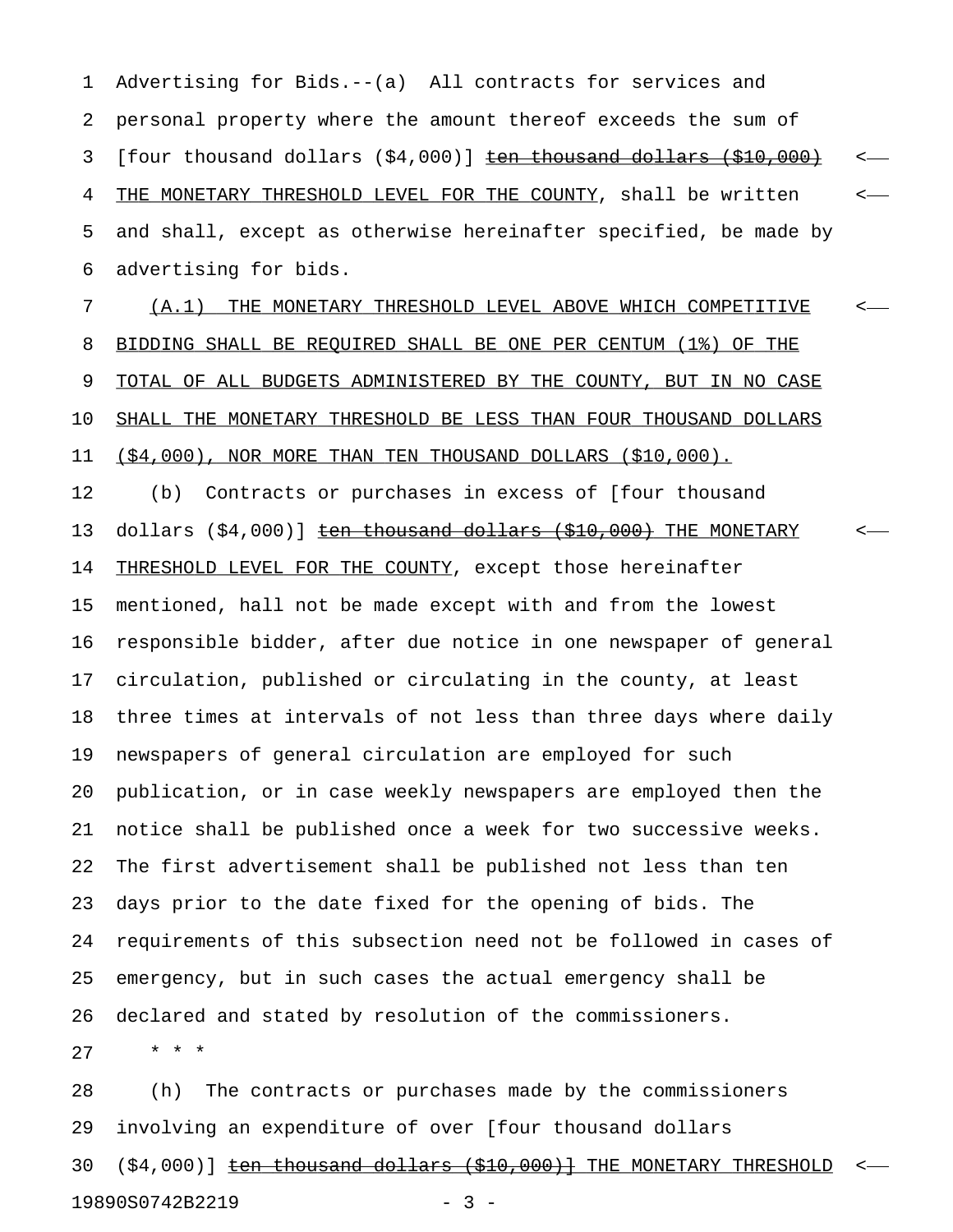1 LEVEL FOR THE COUNTY which shall not require advertising or 2 bidding, as hereinbefore provided, are as follows:

3 (1) Those for maintenance, repairs or replacements for 4 water, electric light, or other public works of the county where 5 they do not constitute new additions, extensions or enlargements 6 of existing facilities and equipment. A bond may be required by 7 the commissioners as in other cases for work done.

8 (2) Those made for improvements, repairs and maintenance of 9 any kind, made or provided by the county through its own 10 employes. This shall not apply to construction materials used in 11 a street improvement.

12 (3) Those where particular types, models or pieces of new 13 equipment, articles, apparatus, appliances, vehicles or parts 14 thereof, are desired by the commissioners, which are patented 15 and manufactured or copyrighted products.

16 (4) Those involving any policies of insurance or surety 17 company bonds, those made for public utility service under 18 tariffs on file with the Pennsylvania Public Utility Commission, 19 those made with another political subdivision, the Commonwealth 20 of Pennsylvania, the Federal Government, any agency of the 21 Commonwealth or the Federal Government or any municipal 22 authority, including the sale, leasing or loan of any supplies 23 or materials by the Commonwealth or the Federal Government or 24 their agencies, but the price thereof shall not be in excess of 25 that fixed by the Commonwealth, or the Federal Government, or 26 their respective agencies.

27 (5) Those involving services of members of the medical or 28 legal profession, registered architects, engineers, certified 29 public accountants or other personal services involving 30 professional expert advice.

19890S0742B2219 - 4 -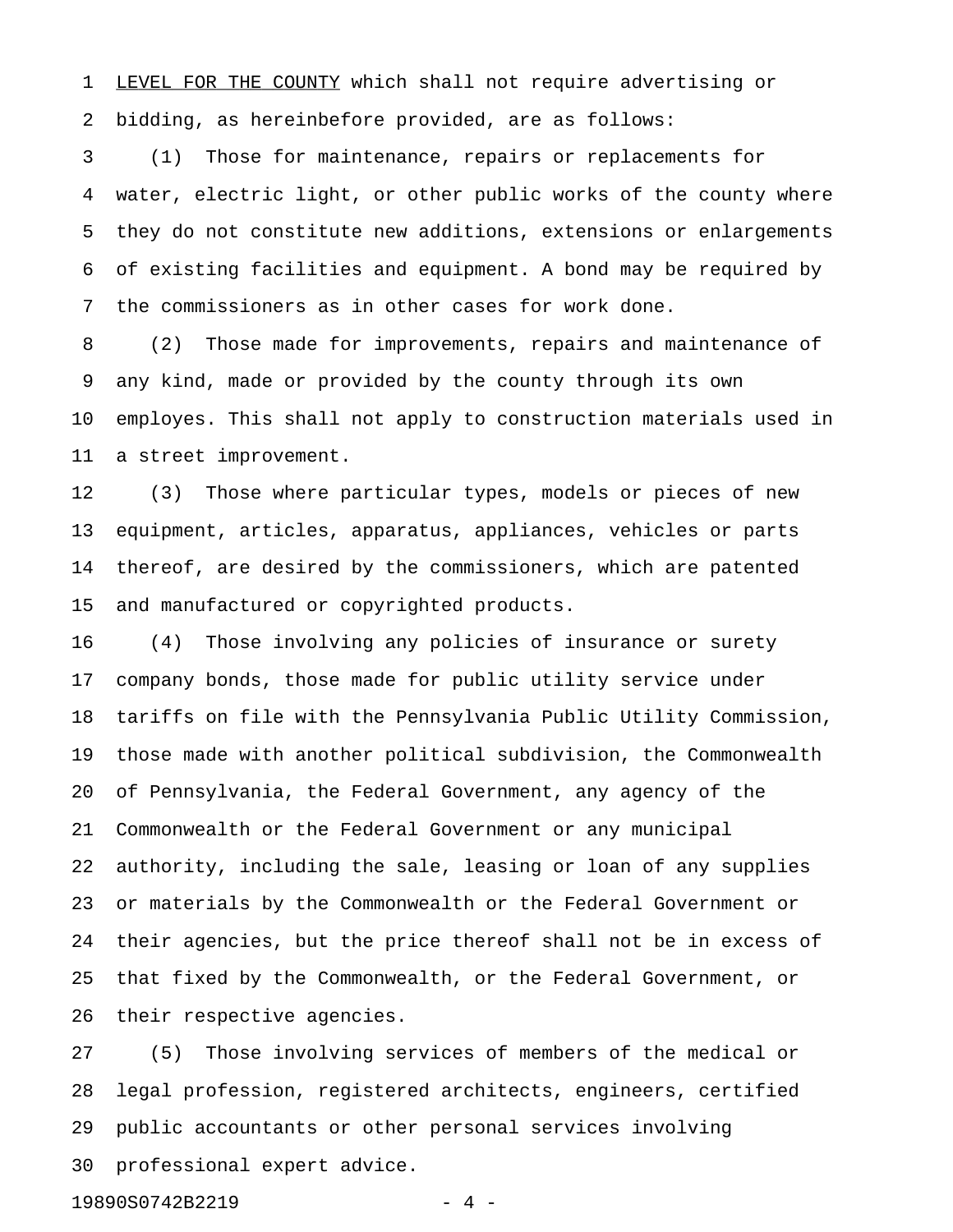1 (6) Those involving contracts entered into by nonprofit 2 cooperative hospital service associations for hospitals and 3 nursing homes which are part of the institutional district or 4 which are owned by the county; operated by the county; or 5 affiliated with the county by the purchasing of, or 6 participating in contracts for, materials, supplies and 7 equipment.

8 \* \* \*

9 Section 1803. Evasion of Advertising Requirements.--No 10 commissioner or commissioners shall evade the provisions of 11 section one thousand eight hundred two of this act, as to 12 advertising for bids or purchasing or contracting for services 13 and personal properties piece-meal, for the purpose of obtaining 14 prices under [four thousand dollars (\$4,000)] **ten thousand** < 15 <del>dollars (\$10,000)</del> THE MONETARY THRESHOLD LEVEL FOR THE COUNTY  $\sim$ 16 upon transactions which should in the exercise of reasonable 17 discretion and prudence be conducted as one transaction 18 amounting to more than [four thousand dollars  $(\$4,000)$ ]  $\frac{\text{teen}}{\text{ceen}}$  <-19 thousand dollars (\$10,000) THE MONETARY THRESHOLD LEVEL FOR THE <-20 COUNTY. This provision is intended to make unlawful the practice 21 of evading advertising requirements by making a series of 22 purchases or contracts each for less than the advertising 23 requirement price, or by making several simultaneous purchases 24 or contracts each below said price, when in either case the 25 transaction involved should have been made as one transaction 26 for one price. Any county commissioners who so vote in violation 27 of this provision and who know that the transaction upon which 28 they so vote is or ought to be a part of a larger transaction 29 and that it is being divided in order to evade the requirements 30 as to advertising for bids shall be, jointly and severally, 19890S0742B2219 - 5 -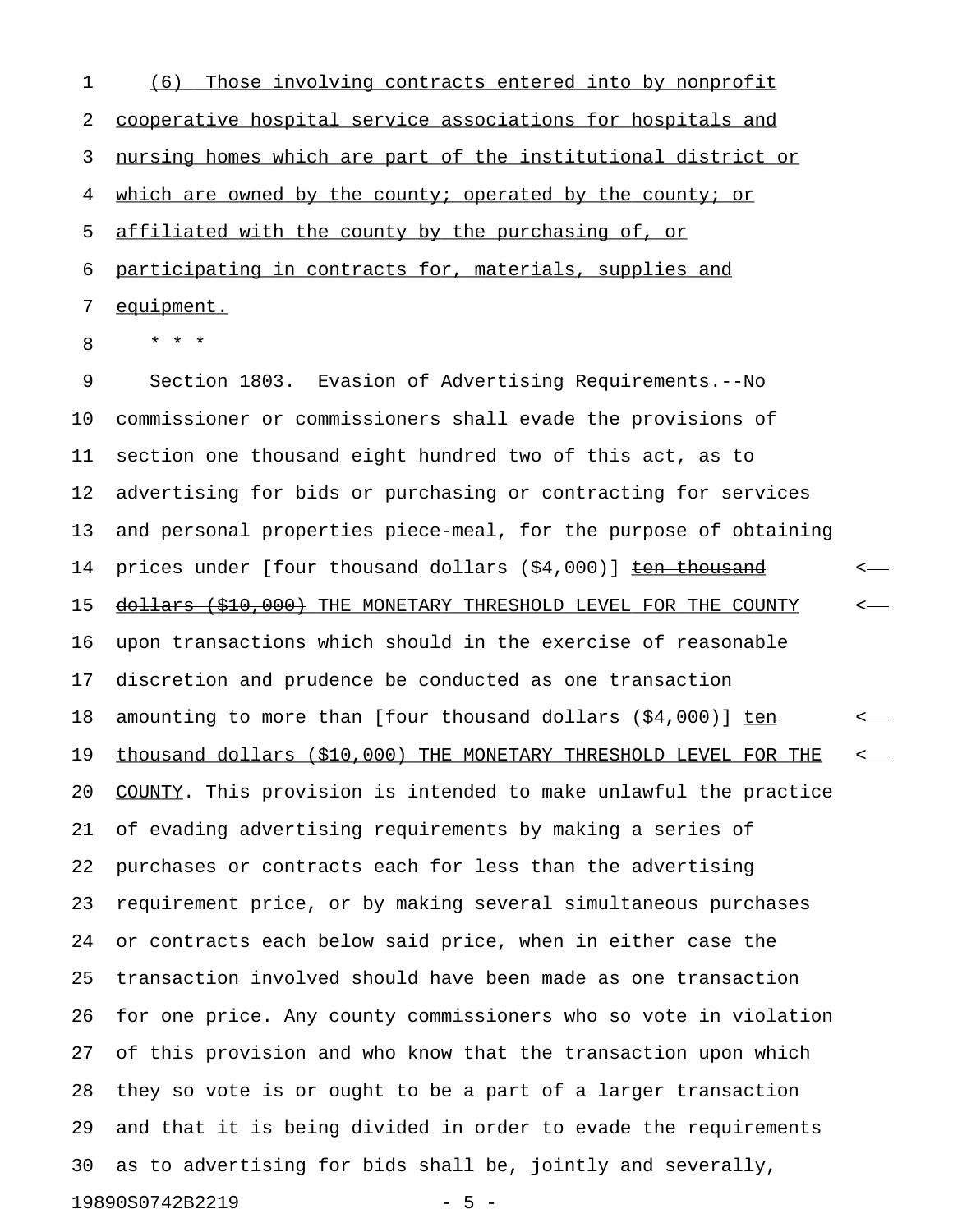1 subject to surcharge for any loss sustained. Wherever it shall 2 appear that a commissioner may have voted in violation of this 3 section, but the purchase or contract on which he so voted was 4 not approved by the board of county commissioners, this section 5 shall be inapplicable.

6 Section 2. Sections 2317 and 2670 of the act, amended 7 December 22, 1981 (P.L.580, No.167), are amended to read: 8 Section 2317. Separate Bids for Plumbing, Heating, 9 Ventilating, Electrical Work, Elevators and Moving Stairs.--In 10 the preparation of specifications for the erection, construction 11 and alteration of any public building, when the entire cost of 12 such work shall exceed [four thousand dollars (\$4000)]  $ten$  <-</u> 13 thousand dollars (\$10,000) THE MONETARY THRESHOLD LEVEL FOR THE <-14 COUNTY the architect, engineer or other person preparing such 15 specifications shall prepare only the following separate 16 specifications: (1) plumbing, (2) heating, (3) ventilating, (4) 17 electrical work, (5) elevators and moving stairs, and (6) one 18 complete set of specifications for all the other work to be done 19 in such erection, construction and alteration. The board of 20 commissioners shall receive separate bids upon each of the said 21 branches of work and award the contract for the same to the 22 lowest responsible bidder for each of said branches, including 23 the balance of the work in addition to the plumbing, heating, 24 ventilating and electrical work, and elevators and moving 25 stairs. Where it is desired to install an air conditioning unit, 26 the heating and ventilating so involved may be regarded as one 27 branch of work having only one set of specifications, and bids 28 may be received and a contract awarded thereon, as hereinbefore 29 provided.

30 Section 2670. Building or Repair of Bridges.--In addition to 19890S0742B2219 - 6 -